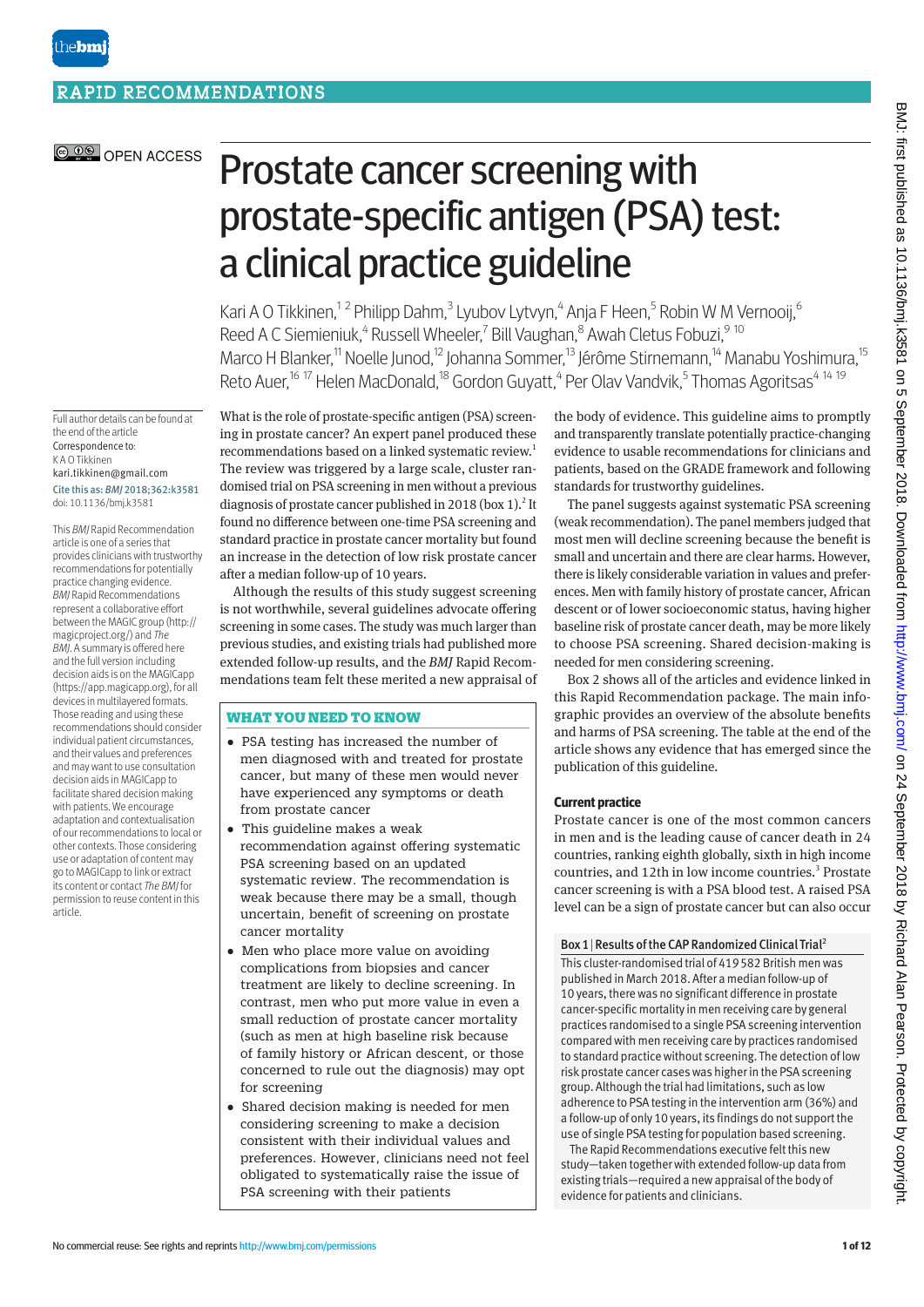



for any aspect of treatment administered with the aid of this information. Any reliance placed on this information is strictly at the user's own risk. For the full disclaimer wording see BMJ's terms and conditions:<br>http:// Disclaimer: This infographic is not a validated clinical decision aid. This information is provided without any representations, conditions or warranties that it is accurate or up to date. BMJ and its licensors assume no r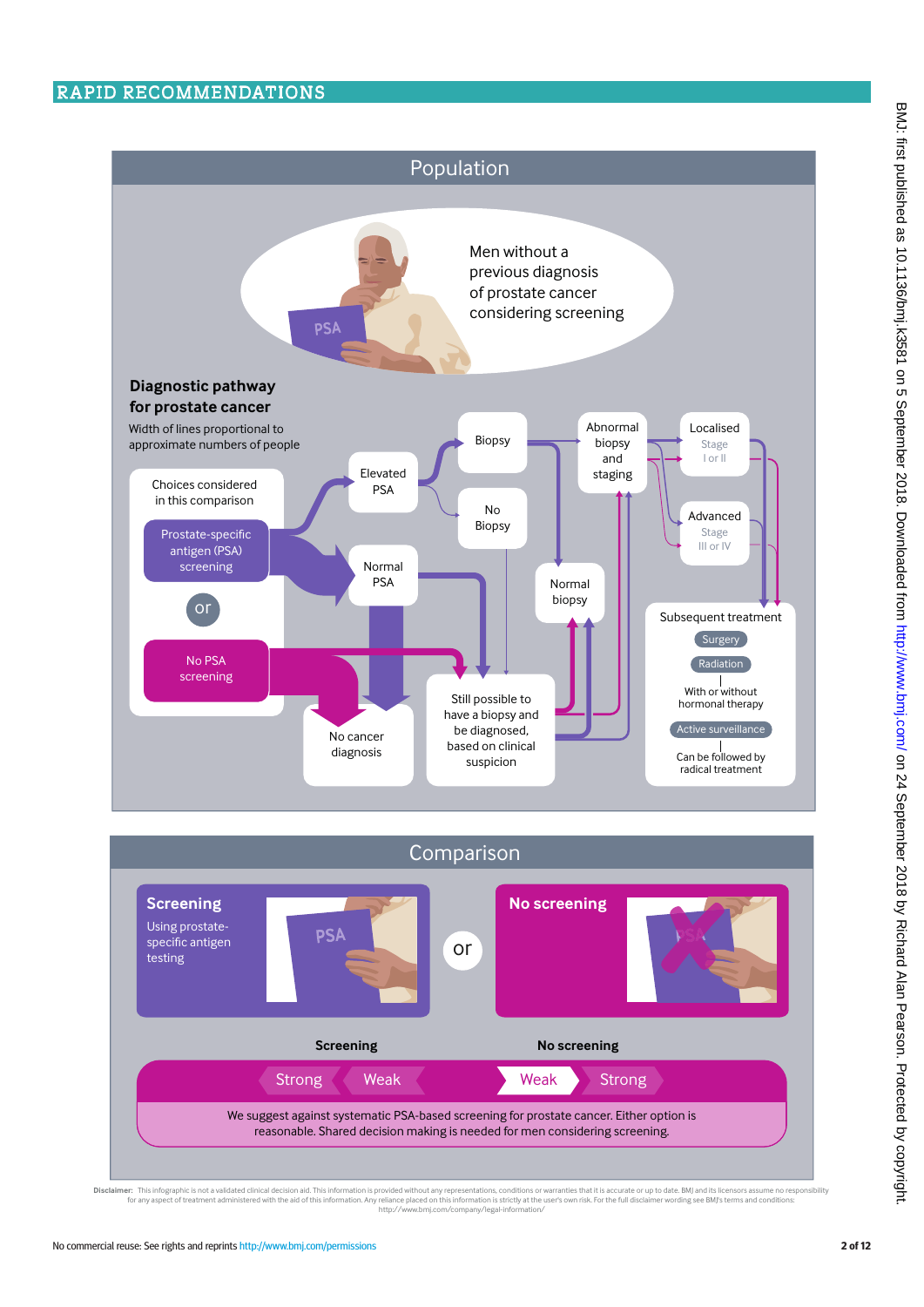| Comparison of benefits and harms - all evidence |     |  |                         |  |                 |                                    |
|-------------------------------------------------|-----|--|-------------------------|--|-----------------|------------------------------------|
| <b>With screening</b>                           |     |  | No important difference |  |                 | <b>With no screening</b>           |
| <b>Within 10 years</b>                          |     |  | Events per 1000 people  |  |                 | <b>Evidence quality</b>            |
| All cause mortality                             | 128 |  | No important difference |  | 129             | $\star \star \star \star$ Moderate |
| Prostate cancer mortality                       | 3   |  | No important difference |  | 3               | $\star \star \star \star$ Low      |
| Incidence of cancer (any stage)                 | 39  |  | 7 fewer                 |  | 32 <sup>2</sup> | $\star \star \star \star$ Low      |
| Incidence of localized cancer                   | 26  |  | 7 fewer                 |  | 19              | $\star\star\star\star$ Low         |
| Incidence of advanced cancer                    | 11  |  | No important difference |  | 13              | $\star\star\star\star$ Low         |
| <b>Within 1 month</b>                           |     |  |                         |  |                 |                                    |
| Biopsy-related complications                    |     |  | <b>Fewer</b>            |  |                 | $\star \star \star \star$ Low      |
| At any time                                     |     |  |                         |  |                 |                                    |
| Cancer treatment complications                  |     |  | <b>Fewer</b>            |  |                 | Low<br>****                        |

**Comparison of benefits and harms - selected evidence at lower risk of bias**

With screening **All 20 No important difference With no screening** 

**14 fewer 18 fewer**

**Fewer**

**Fewer**

<u>2</u> 1 **1 fewer** 1 and 1 and 2 3 **a** <del>x x x x</del> Moderate 50 32 Moderate

10 3 **10 3 fewer** Moderate

**1 fewer**

33





**Within 10 years Events per 1000 people Evidence quality No important difference** 2 129 <del>★★★★</del> Moderate

ä.

 $\leftarrow$ 

19 <del>X x x x</del> Moderate

 $\star\star\star\star$  Low

\*\*\*\*

Low

13

Among 1000 men with PSA screening, more presented with complications due to cancer treatment:

#### Erection not firm enough for intercourse: 25

Urinary incontinence: 3

# **Key practical issues**



#### **Men at higher risks**

**Within 1 month**

Biopsy-related complications

Cancer treatment complications

All cause mortality Prostate cancer mortality Incidence of cancer (any stage) Incidence of localized cancer Incidence of advanced cancer

**At any time**

#### Family history of prostate cancer African descent

Men with these characteristics carry a higher incidence of prostate cancer, and could be at higher risk of dying of prostate cancer. It remains uncertain whether the impact of screening is similar in these higher risk men in comparison to men at lower risk. Poorer socio-economic groups

#### **Values and preferences**

There is considerable variability among men's values and preferences regarding prostate cancer screening. Men who place a high value in avoiding complications from biopsies and subsequent treatment are likely to decline screening. In contrast, men who place a higher value in even a small reduction of prostate cancer mortality may opt for screening. Higher risk patients may be more likely to seek screening because they may worry more about prostate cancer and want to rule out the diagnosis.

#### **Lower Urinary Tract Symptoms (LUTS)**

Slow stream Sensation of incomplete emptying Increased urinary frequency

LUTS symptoms like these are common complaints in adult men that can have a major impact on quality of life and substantial economic burden. The aetiology of LUTS is multifactorial, benign prostatic enlargement, due to hyperplasia, being the major cause. Evidence to date indicates that men with LUTS are at no higher risk of prostate cancer than men without LUTS.

# the**bmj**

See an interactive version of this graphic online

**hmj** http://bit.ly/BMJrrPSA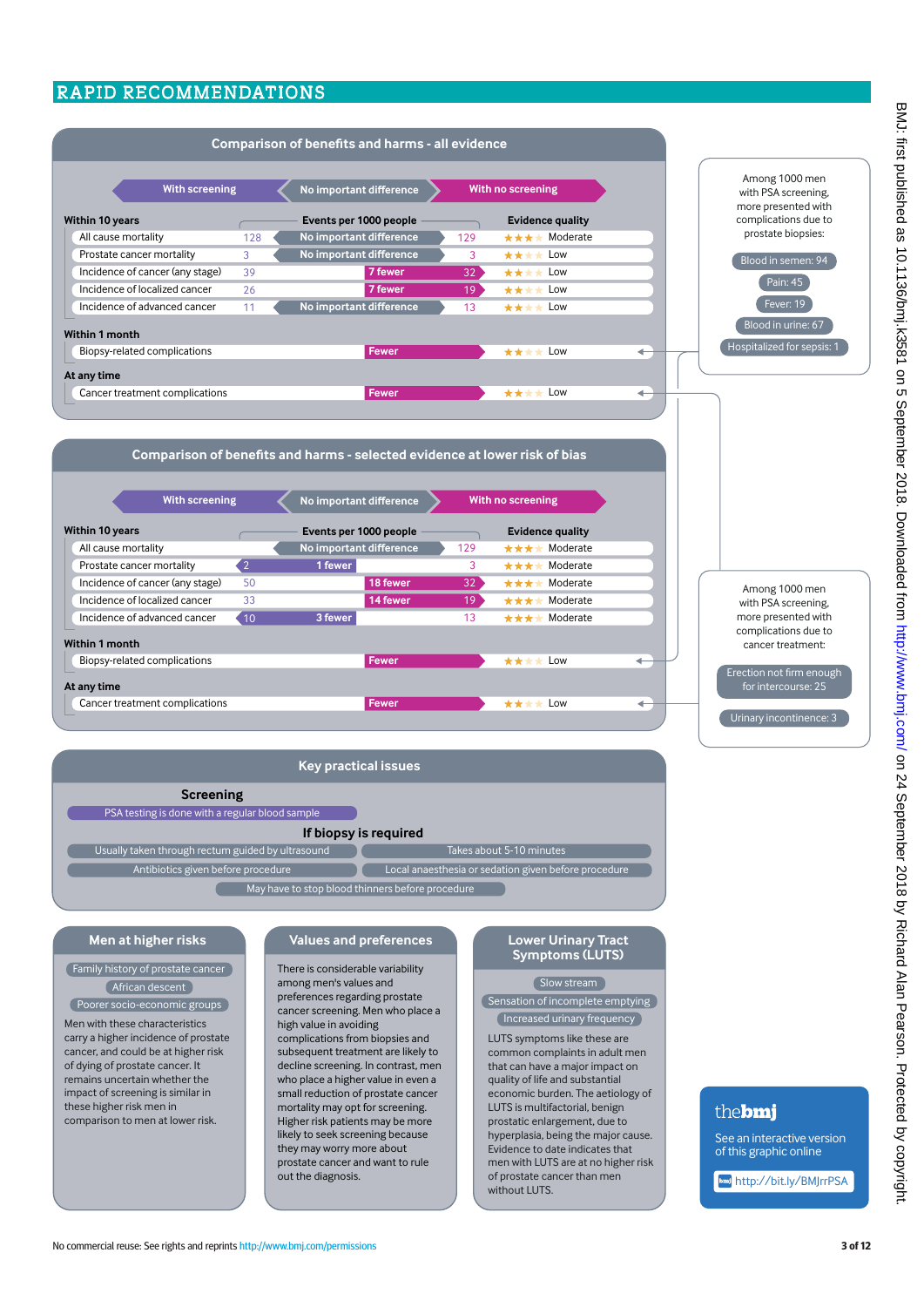#### Box 2| Linked articles in this *BMJ* Rapid Recommendation cluster

- Tikkinen KAO, Dahm P, Lytvyn L, et al. Prostate cancer screening with prostate-specific antigen (PSA) test: a clinical practice guideline. *BMJ* 2018:362:k3581. doi:10.1136/bmj.k3581
	- Summary of the results from the Rapid Recommendation process
- Ilic D, Djulbegovic M, Jung JH, et al. Prostate cancer screening with prostate-specific antigen (PSA) test: a systematic review and meta-analysis. *BMJ* 2018:362:k3519. doi:10.1136/bmj.k3519
	- Systematic review and meta-analysis of all available randomised trials that assessed PSA based screening for prostate cancer
- Vernooij RWM, Lytvyn L, Pardo-Hernandez H, et al. Values and preferences of men for undergoing prostate-specific antigen screening for prostate cancer: a systematic review. *BMJ Open* 2018;0:e025470. doi:10.1136/bmjopen-2018-025470
- Systematic review of the values and preference of men considering PSA screening
- MAGICapp (https://app.magicapp.org/public/ guideline/n32gkL)
	- Expanded version of the results with multilayered recommendations, evidence summaries, and decision aids for use on all devices

due to a non-cancerous enlargement or inflammation of the prostate.<sup>4</sup> Many men have a raised PSA level without having cancer (that is, false positive results). Conversely, a substantial number of men with a low PSA level will subsequently be diagnosed with prostate cancer (false negative results).

#### Investigations after raised PSA

If PSA is raised, the test is usually repeated. Men with persistently elevated PSA levels typically undergo a transrectal, ultrasound-guided, core-needle biopsy of the prostate to test for prostate cancer (see main infographic). If cancer is detected in the biopsied tissue, management options include surgery, radiation therapy, hormonal treatment, active surveillance, or watchful waiting. Diagnostic imaging studies such as ultrasonography, magnetic resonance imaging (MRI), bone scan, and computed tomography, are often also performed, especially in men presenting with higher risk disease, to check for disease spread.

#### Screening controversy

For many reasons, PSA screening remains controversial. Advocates often base their opinions on the European Randomised study of Screening for Prostate Cancer (ERSPC), which suggests that screening may reduce the long term risk of prostate cancer-specific mortality by at least 9% (relative reduction).<sup>5</sup> They also note that substantial observational evidence indicates a reduction in advanced disease and reduction in prostate cancer mortality, which they attribute to the introduction of PSA screening.<sup>6</sup> Opponents of PSA screening highlight the indolent natural course of prostate cancer, citing systematic reviews that reported little or no impact of PSA screening on overall and prostate cancer-specific mortality.<sup>7</sup> Opponents also

#### HOW THIS RECOMMENDATION WAS CREATED

Our international panel included patient partners (men at risk of prostate cancer), general practitioners, general internists, urologists, epidemiologists, methodologists, and statisticians. They determined the scope of the question that the recommendation should address and what outcomes are most important to patients considering screening.

No person had financial conflicts of interest; intellectual and professional conflicts were minimised and managed (see appendix 1 on bmj.com).

The panel identified eight critical outcomes needed to inform the recommendations: all-cause mortality; prostate cancer mortality; incidence of prostate cancer diagnoses (all stages); incidence of localised cancer (stage I and II); incidence of advanced cancer (stage III and IV); complications from biopsies (such as bleeding, pain, infections, and hospital readmissions), complications from prostate cancer treatment (such as urinary incontinence and erectile dysfunction); and quality of life. The panel also identified three additional patient-important outcomes: false positive rates (men with elevated PSA levels who will have negative biopsy); false negative rates (men with a normal PSA result who will subsequently be diagnosed with cancer), and the anxiety and uncertainty related to concerns about having prostate cancer. The panel asked that potential subgroups effects be explored according to age, screening interval, family history, being of African descent, and being of lower socioeconomic level. They also asked for a sensitivity analysis of the effect of screening restricted to trials at lower risk of bias.

To inform the recommendation, the panel members requested two systematic reviews, on the following questions:

- What are the benefits and harms of PSA screening versus no screening? $1$
- What evidence describes the values and preference of men considering PSA screening?<sup>29</sup>

Two parallel teams conducted these systematic reviews, which are linked to this publication.

The panel met to discuss the evidence and formulate a recommendation. They followed the *BMJ* Rapid Recommendations procedures for creating a trustworthy recommendation, <sup>43</sup> including use of the GRADE approach to interpret the evidence and create recommendations (see appendix 2 on bmj.com). $44$  The panel considered the balance of benefits, harms, and burdens of PSA screening; the quality of the evidence for each outcome; and typical and expected variations in patient values and preferences, as well as feasibility and acceptability. Recommendations can be strong or weak, for or against a course of action. The recommendations take a patient-centred perspective which de-emphasises public health, societal, and health payer point of view.

suggest that the harms and burden from overdiagnosis and overtreatment resulting in unnecessary prostate biopsies and impaired urinary, sexual, and bowel function as side effects of surgery or radiation therapy outweigh the uncertain and modest benefits.

#### Current guidelines on PSA testing

Guidelines vary in their recommendations on PSA testing (see table 1). The Canadian Task Force on Preventive Health Care recommends against PSA screening for men aged 55 to 69 years.<sup>8</sup> However, the US Preventive Services Task Force recently changed its guidance to say that "the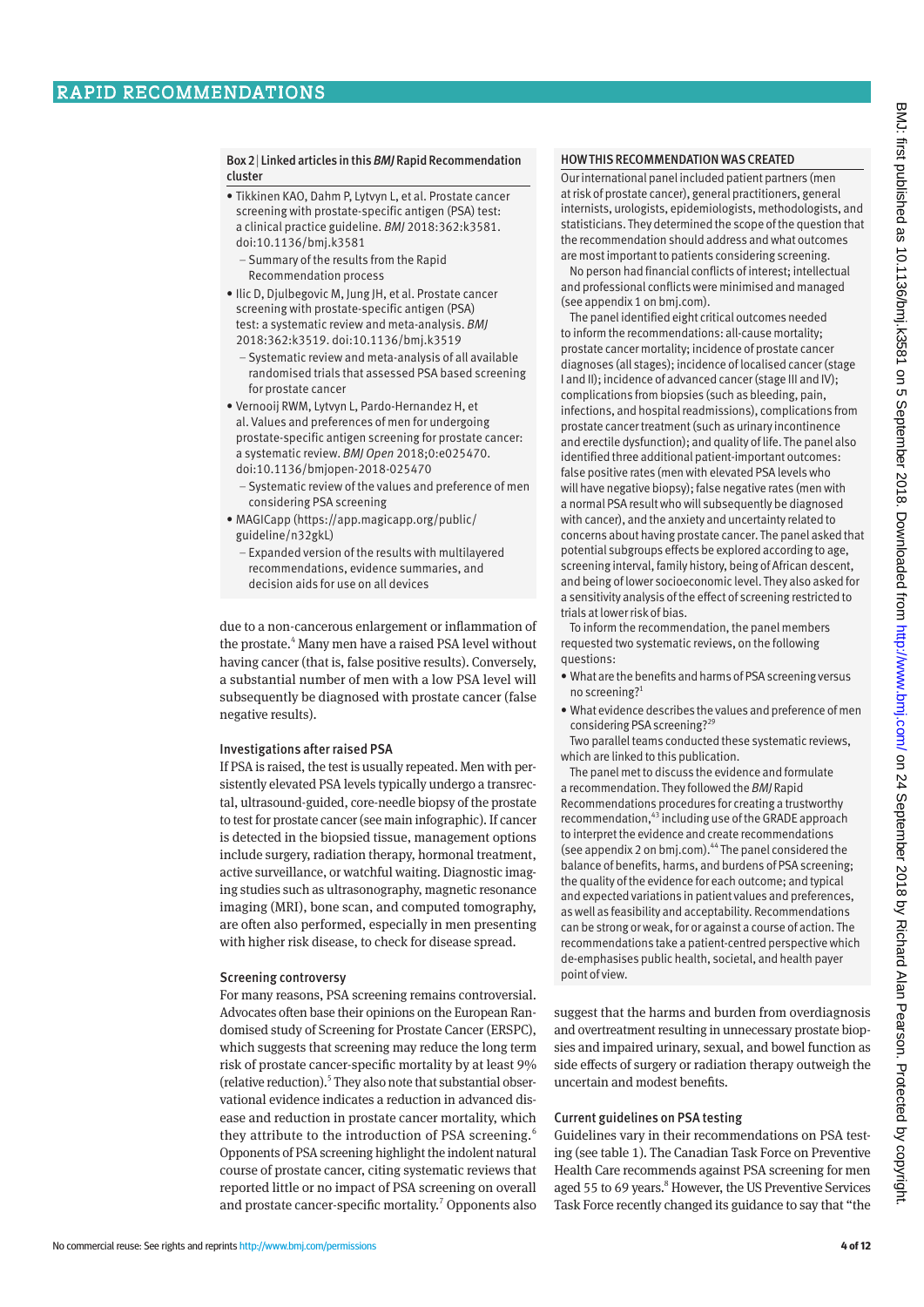| Table 1   Major guideline recommendations on PSA screening* |                                                        |                                                                                                                                                                                                                                                                                                                                                                                                                                                                                                                                                               |  |  |
|-------------------------------------------------------------|--------------------------------------------------------|---------------------------------------------------------------------------------------------------------------------------------------------------------------------------------------------------------------------------------------------------------------------------------------------------------------------------------------------------------------------------------------------------------------------------------------------------------------------------------------------------------------------------------------------------------------|--|--|
|                                                             | Organisation, last published update                    | Recommendation                                                                                                                                                                                                                                                                                                                                                                                                                                                                                                                                                |  |  |
|                                                             | US Preventive Services Task Force, 2018                | Provide information about potential benefits and harms of screening for men aged 55-69 years<br>Recommend against screening for men aged ≥70 years                                                                                                                                                                                                                                                                                                                                                                                                            |  |  |
|                                                             | Canadian Task Force on Preventive Health<br>Care, 2014 | Recommend against routine screening<br>. Weak recommendation in men aged 55-69, and strong in other ages                                                                                                                                                                                                                                                                                                                                                                                                                                                      |  |  |
|                                                             | American Cancer Society, 2016                          | Provide information about uncertainties, risks, and potential benefits of screening to enable informed<br>decision making<br>Recommend screening discussions for:<br>• Men aged 50 years who are at average risk (expected to live at least 10 more years)<br>. Men aged 45 years who are at high risk (African-Americans, and men with a first degree relative with<br>prostate cancer diagnosed at <65 years old)<br>. Men aged 40 years who are at very high risk (more than one first degree relative with prostate cancer<br>diagnosed at <65 years old) |  |  |
|                                                             | American Academy of Family Physicians,<br>2012         | Adopted the US Preventive Services Task Force 2012 recommendation, which recommended against<br>screening                                                                                                                                                                                                                                                                                                                                                                                                                                                     |  |  |
|                                                             | American Urological Association, 2015                  | Shared decision making for men aged 55-69 years<br>Recommend against routine screening in men aged <40 years or those with life expectancy <10-15 years                                                                                                                                                                                                                                                                                                                                                                                                       |  |  |
|                                                             | American College of Physicians, 2015                   | Shared decision making for men aged 50-69 years<br>Recommend against screening in men aged <50 or ≥70 years, those with life expectancy <10 years, and those<br>who had not had informed discussion                                                                                                                                                                                                                                                                                                                                                           |  |  |
|                                                             | US National Comprehensive Cancer Network,<br>2018      | Offer screening to men aged 45-75 years. Begin discussing PSA screening with African-American men several<br>years earlier than white men. Continue screening beyond 75 years old with caution in healthy patients with<br>little or no comorbidity                                                                                                                                                                                                                                                                                                           |  |  |
|                                                             | European Association of Urology, 2018                  | Recommend against PSA testing without prior counselling on potential risks and benefits<br>Offer an individualised, risk-adapted strategy for early detection to well informed men with good performance<br>status and life expectancy ≥10-15 years<br>Recommend screening for men aged >50 years, or >45 years for men with positive family history or African-<br>American ethnicity.<br>Recommend against routine screening for men with life expectancy <15 years                                                                                         |  |  |
|                                                             | European Society for Medical Oncology, 2015            | Recommend against population based screening                                                                                                                                                                                                                                                                                                                                                                                                                                                                                                                  |  |  |
|                                                             | UK National Screening Committee, 2016                  | Recommend against systematic population screening                                                                                                                                                                                                                                                                                                                                                                                                                                                                                                             |  |  |
|                                                             |                                                        | the contract of the contract of the contract of the contract of the contract of                                                                                                                                                                                                                                                                                                                                                                                                                                                                               |  |  |

\*These guidelines have not taken account of the new evidence captured in our Rapid Recommendations.

decision about whether to be screened for prostate cancer should be an individual one," without clearly suggesting for or against screening<sup>9</sup>: previously it recommended against screening in that group. National Cancer Center Network (NCCN) guidelines (which represents cancer centres in the USA) recommends initiating PSA screening at age 45 years.10 Guidelines from the American Urological Association  $(AUA)^{11}$  and European Association of Urology  $(EAU)^{12}$ recommend a discussion about PSA screening with patients.

#### Uptake of PSA testing

The incidence of prostate cancer has dramatically increased over the last quarter century. This has been associated with widespread use of prostate specific antigen (PSA) testing detecting early stage prostate cancers.<sup>13</sup> There is wide variation in the adoption of prostate cancer screening. In the UK, about 39% of men aged 45-69 years have undergone PSA testing in the past 10 years. $14$ In Sweden 23% of men aged 50-69 had a PSA test in the previous 12 months and 58% in the previous 10 years.<sup>15</sup> Although the rates of screening have declined during the past decade in the US,<sup>16-18</sup> up to half of US men aged 60-74 undergo screening each year. Also, as many as 33% of elderly US men with competing medical comorbidities at high risk of dying from other cause underwent screening, and twice as many of these men recalled discussing the potential benefits rather than harms of screening.<sup>19</sup> African-Americans were less likely to have been screened than non-African US men.20 Overall, two thirds of men reported no past discussion with physicians about the advantages, disadvantages, or scientific uncertainty and no shared decision making about prostate cancer screening.<sup>20</sup>

#### **The evidence**

The updated systematic review on the benefits and harms of PSA screening pools data from five randomised controlled trials (with ERSPC comprising eight European countries), which enrolled a total of 721718 men (with 419582 included in the latest CAP trial).<sup>1</sup>

#### Main characteristics and limitations of the trials

Figure 2 provides an overview of the trials' characteristics and the patients included. All trials had methodological limitations. In the CAP trial only 36% of men randomised to the screening arm actually underwent PSA testing (that is, low adherence to screening), while about 10-15% in the non-screening arm were actually tested (that is, contamination). CAP also differed from other large scale trials in that it used one-time screening, whereas others used repeated screening with intervals varying from annual to every two years or more.

The Prostate, Lung, Colorectal and Ovarian (PLCO) Cancer Screening trial conducted in the  $US<sup>21</sup>$  lacked allocation concealment, and rates of PSA testing in the nonscreening arm exceeded 50%, possibly as high as 80%.<sup>22</sup>

The European Randomised Study of Screening for Prostate Cancer (ERSPC) was conducted in eight European countries.<sup>5</sup> There was possibly inadequate allocation concealment, and there are concerns that groups may have received different quality of treatment for prostate cancer (performance bias). Nevertheless, the systematic review authors judged the ERSPC trial to be the one that was probably least affected by bias. Based on a predefined sensitivity analysis,<sup>1</sup> the *BMJ* Rapid Recommendations panel decided to appraise both the summary of the whole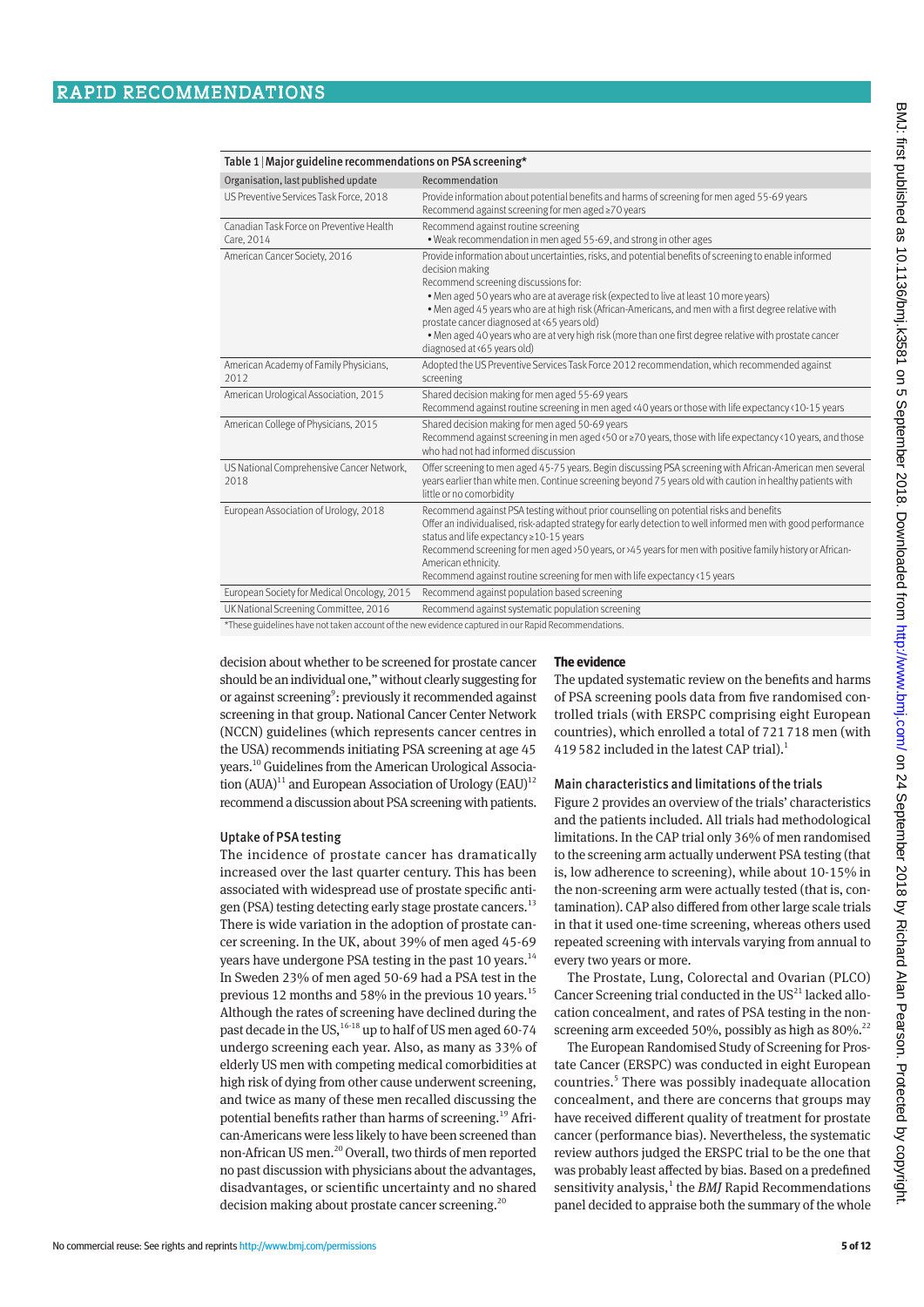

Fig 2| Characteristics of patients and trials included in systematic review of the use of the prostate-specific antigen (PSA) test for prostate cancer screening.<sup>1</sup>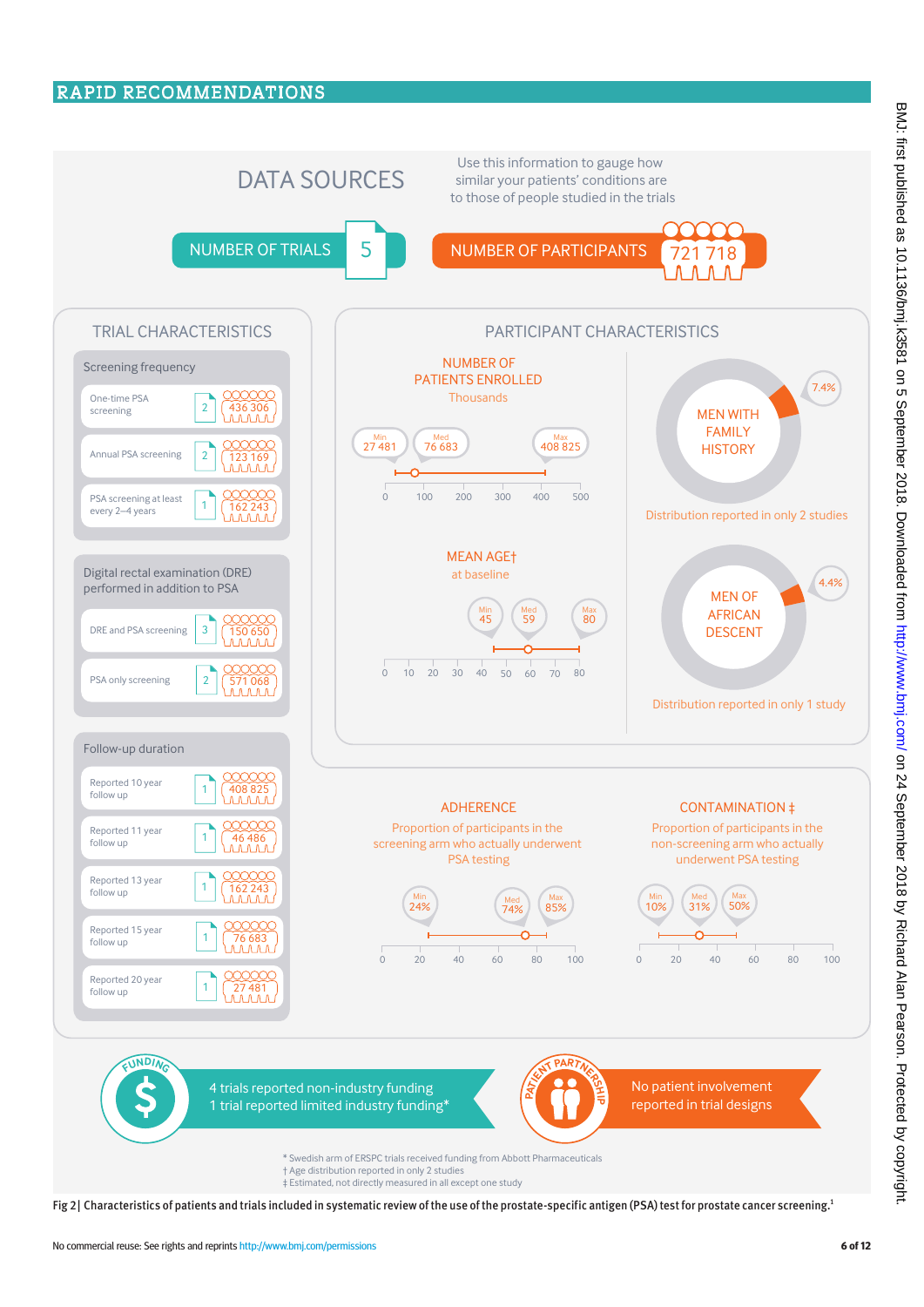body of evidence as well as selected data at lower risk of bias from the ERSPC study (see main infographic).

Although most studies reported mortality and cancer incidence, there was limited randomised data on complications from biopsies or subsequent prostate cancer treatment and on quality of life. The systematic review team therefore searched for available follow-up evidence from the intervention arms of included trials and followup publications.

They used ERSPC sub-data for quality of life (that is, the Finnish arm of the study)<sup>23</sup> and false positive rates.<sup>24</sup> They estimated false negative rates among men with a low PSA level from a follow-up cohort study of the Prostate Cancer Prevention Trial.<sup>25</sup> Complications rates from subsequent treatment modalities were obtained from the ProtecT trial embedded in the CAP trial—in which patients diagnosed with prostate cancer in the CAP screening trial were randomised to active monitoring, radical prostatectomy, or radical radiotherapy with hormones.<sup>26</sup> Similarly, complication rates from biopsies were obtained from the Prostate Biopsy Effects cohort study nested within the ProtecT trial.<sup>27</sup> By modelling the likelihood of elevated PSA values, biopsies, cancer diagnoses, and treatment modalities (from the NIH's Surveillance, Epidemiology, and End Results (SEER) programme), $^{28}$  the linked systematic review estimated the absolute number of biopsy and treatment related complications among men who underwent screening versus those who did not (see infographic and appendix 3 on bmj.com for more details). The quality of evidence assessment with GRADE considers the unique limitations in the evidence for each outcome.

#### Evidence on men's values and preferences

Evidence suggests that different men judge the benefits and harms of PSA testing and its consequences differently. The linked systematic review on the values and preferences of men considering PSA screening<sup>29</sup> included studies that reported quantitative data on the degree of benefits (such as reduction in mortality risk) that men would require and degree of harms (such as increase in risk of incontinence) that men would be willing to accept to undergo prostate cancer screening. Five studies were identified that investigated a direct choice related to PSA screening.<sup>29</sup>

The studies used different methodologies and varied considerably in how their outcomes were reported. One study showed that men were willing to forego screening with a benefit of 2% on prostate cancer mortality if it increases their probability of avoiding unnecessary biopsies by 10% or avoiding unnecessary treatment by  $10\%$ .<sup>30</sup> In another study, men were willing to accept between 65 and 233 per 10000 unnecessary biopsies to avoid one per 10000 prostate cancer deaths. These results varied with age: men in their 50s were willing to accept more unnecessary biopsies than men in their 40s or in their 60s. $31$ 

The review also included six studies in which men were presented with decision aids showing outcomes such as prostate cancer diagnosis and prostate cancer mortality. Willingness to undergo screening varied from 37% in a study displaying a reduction in mortality of 10 per 1000 men to 44% in a study displaying a reduction in mortality of 7 per  $1000.<sup>29</sup>$  The review found no studies that specifically investigated whether the men's values and preferences differed among men with a family history of prostate cancer, men of African descent, or men of lower socioeconomic class.

#### **Understanding the recommendation**

The recommendation against PSA screening is weak because of the small and uncertain benefits of screening on prostate cancer mortality and the large variability in men's values and preferences. In practice, a weak recommendation means that shared decision making is important. Clinicians should support men considering screening to make a well informed decision in line with their own risk profile and individual values and preferences. Another implication of our weak recommendation is that clinicians do not need to raise the issue systematically with their patients. They could raise PSA screening or wait for the patient to raise the issue. Both approaches are reasonable. It depends on the patient's context and competing issues in each clinical encounter.

The panel believes that most informed men considering screening would decline it, although some would choose to undergo screening, accepting the diagnostic and therapeutic burden and harms that can result.

#### Absolute benefits and harms

The main infographic explains the recommendation and provides an overview of the absolute benefits and harms of screening at a 10 year time horizon for consistency and easier communication. However, the individual trials varied in their duration of follow-up from 10 to 20 years (fig 2), and we used the relative estimates of effect, pooled in the linked systematic review, at the longest available follow-up time.<sup>1</sup> For the 10 year time horizon, we used as baseline risk in the non-screening arm of the CAP trial. It provided the most contemporary estimates of risks from a large sample of men representative of a general practice setting.<sup>2</sup>

#### *Death and cancer diagnosis*

PSA screening may increase the detection of prostate cancer (7 more per 1000 men (95% confidence interval 1 to 15 more) at 10 years), particularly of localised cancer (7 more per 1000 men (2 to 15 more)). But the data show no difference in prostate cancer mortality. Overall confidence in these estimates across these outcomes was low because of risk of bias as well as the inconsistency of findings across studies.

When focusing on studies at lower risk of bias—ERSPC trials—the panel was confident that over a 10 year period:

- •  PSA screening probably has little or no effect on death
	- All-cause mortality (0 fewer per 1000 men (95% CI 3 fewer to 3 more))
	- Prostate cancer mortality (1 fewer per 1000 (1 to 0 fewer))
	- Prostate cancer mortality is similar at longer periods of up to 18 years of follow-up (1 to 2 fewer per  $1000$  men)<sup>1</sup>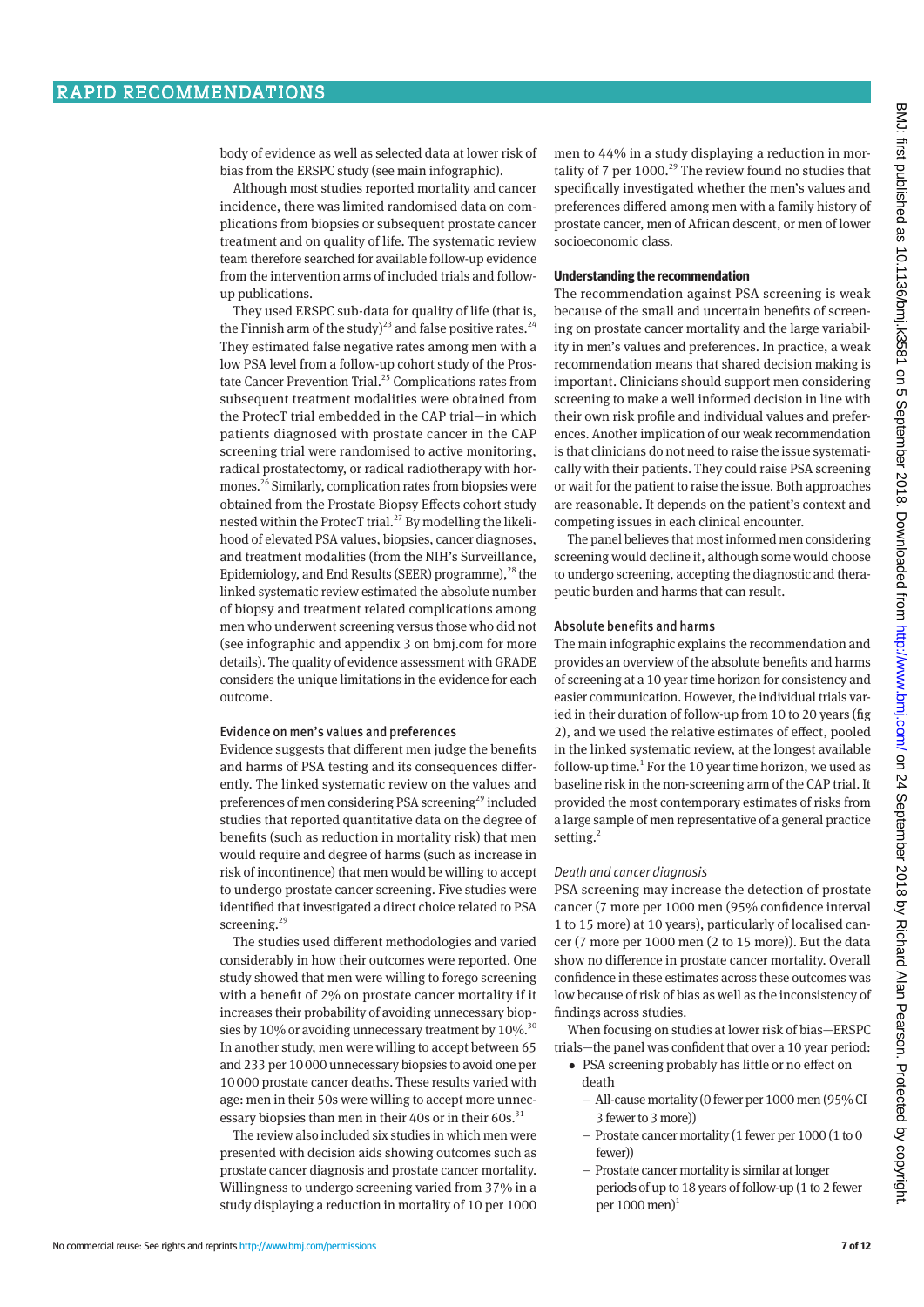- •  PSA screening probably increases diagnosis of prostate cancer
	- Detection of any prostate cancer (18 more per 1000 men (16 to 20 more))
	- Detection of localised cancer (14 more per 1000 (13 to 16 more))
	- But it probably results in a small decrease in detection advanced prostate cancer (3 fewer per 1000 (4 to 2 fewer)).

The panel was also confident that:

- •  About two thirds of men offered a biopsy because of an elevated PSA result will have normal biopsy results and no prostate cancer (that is, false positive results of PSA screening)
- About 15% of men with a normal PSA result will subsequently be diagnosed with prostate cancer; with about 2% of men with a normal PSA result diagnosed with advanced cancer (that is, false negative results of PSA screening)
- •  Each biopsy bears a substantial risk of side effects and serious complications, including blood in semen (93%), blood in urine (66%), pain (44%), fever (18%), and admission to hospital for sepsis  $(1-2\%)$ .

Thus, considering that about one in seven men who undergo PSA screening will have an elevated PSA result<sup>25</sup> and most of them will undergo biopsy (about 85% in the CAP and ERSPC trials, see appendix 3 on bmj.com):

- Among a hypothetical population of 1000 men, about 94 more will present with blood in the semen with PSA screening, 67 more with blood in the urine, 45 more with pain, 19 more with fever, and 1 more hospitalised for sepsis, due to a prostate biopsy
- The panel acknowledges uncertainty in these projected estimates, as they were based on modelling and several assumptions in the rates of biopsies and cancers detected in men that were screened and in those who were not. These are likely to vary across clinical contexts and diagnostic strategies. For example, new approaches (including genetic or biomarkers, risk stratification tools, and MRI-guided biopsy<sup>32-34</sup>) have the potential for avoiding biopsies in men with non-progressive and slowly progressive cancer, and thus diminish the likelihood of harm from their complications when entering screening through PSA testing. However, the impact of such modalities on patient-important outcomes remains uncertain.

*Harms linked to management of prostate cancer* The panel was confident in the complications rates reported for treatments of prostate cancer, in particular:

- •  Urinary incontinence (pad use at 6 years after treatment) was present in 17% of men who had surgery, 4% who had radiotherapy, and 8% of men under active surveillance
- •  Erections not firm enough for intercourse were present in 83% of men who had surgery, 73% who had radiotherapy, and 70% under active surveillance.

#### Thus,

• Applying these numbers to a hypothetical 1000 men,<sup>28</sup> about three more will present with urinary incontinence (any pad use) and 25 more will have an erection not firm enough for intercourse due to treatment for prostate cancer diagnosed through PSA screening (see appendix 3). Once again, the panel has low confidence in these projected estimates, as they are based on several assumptions depending on the particular context and required data modelling. New diagnostic strategies could also shift the proportions of men who enter active surveillance rather than radical surgery or radiotherapy.

#### *Quality of life*

The panel was less confident about the impact of screening on the overall quality of life or the anxiety of having cancer:

- There was no difference in quality of life between men who undergo PSA screening and those who do not. But this comparison was available only in a subset of men from one of the trials (n=1088, more details through the MAGICapp within the main infographic). $23$
- There is no randomised evidence comparing PSA screening with non-screening in regard to the anxiety related to a cancer diagnosis. A large cohort study in Sweden among 4.3 million men showed an increased risk of suicide (relative risk 2.6 (95% CI 2.1 to 3.0)) and cardiovascular events (1.3 (1.3 to 1.3)) during the first year after diagnosis.35 A US cohort study with 343000 men showed no increased risk of suicide during the first year after the widespread use of PSA screening (after 1993) but an increased risk of cardiovascular death during the first month after diagnosis (adjusted relative risk 1.55 (1.3 to 1.8)).<sup>36</sup> Thus it remains uncertain whether screening results in changes in anxiety about cancer.

#### *Adapting the offer for men at higher risk of prostate cancer and death*

The linked systematic review did not find a relative subgroup effect by age: the effects of screening are consistent across age strata.<sup>1</sup> Age of men enrolling in the studies ranged from 45 to 80 years, with most aged 50-69 years. The panel believes the evidence thus applies to men regardless of age. However, any possible benefit of screening is likely to become negligible as life expectancy decreases due to age or comorbidities.

There were no randomised data on whether screening efficacy differed in those with a family history of prostate cancer, men of African descent, or men from lower socioeconomic levels. It remains uncertain whether the relative effect of screening is similar to that in the general population. However, these factors are associated with higher incidence of prostate cancer and higher risk of prostate cancer death in observational studies, as well as in follow-up publications of the trials included in the linked review (Finnish<sup>3738</sup> and Swiss<sup>39</sup> arms from the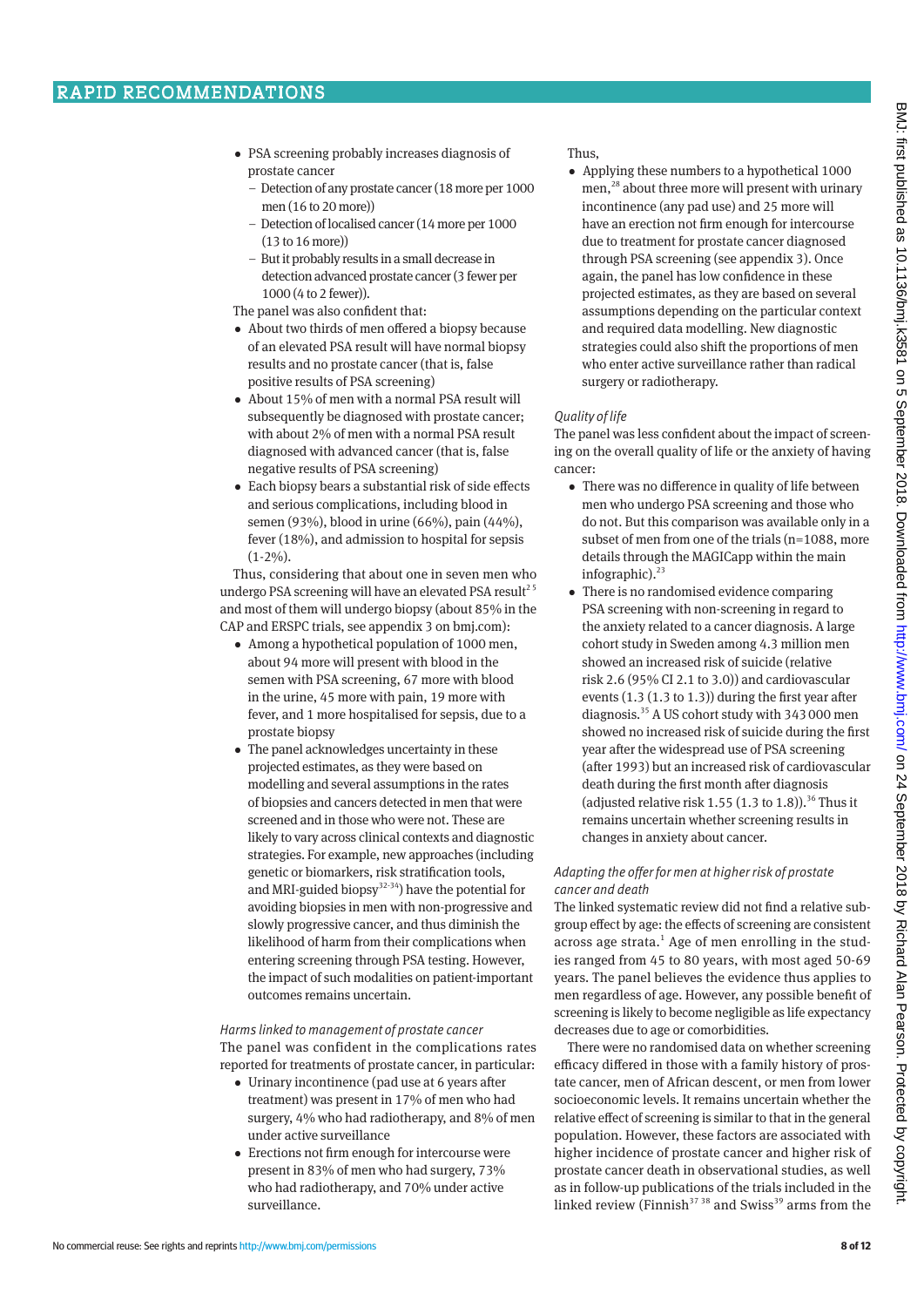ERSPC trial and the PLCO trial<sup>40</sup>). Using evidence from these trials, we adapted the baseline risk in our summary of findings, using the same studies at lower risk of bias (that is, ERSPC data). In these studies, family history was assessed by self reporting in a questionnaire and defined positive if a man reported that his father or at least one brother had been diagnosed with prostate cancer.<sup>37,39</sup> For race or ethnicity, non-Hispanic black men were compared with non-Hispanic white men.<sup>40</sup> Level of education was used as a proxy for socioeconomic status, and men with primary education only were defined as having a low level of education and men with secondary or tertiary education defined as having high level of education.<sup>38</sup>

For men of African descent, over a 10 year period:

- •  The baseline risk of developing prostate cancer of any stage is likely higher than that of the general population (estimated at about 51 per 1000 men diagnosed), and PSA screening probably increases their detection of any stage cancer by a larger magnitude than in the general population (29 more per 1000 men (95% CI 26 to 32 more))
- •  Baseline risk of prostate cancer mortality is likely also higher than in the general population of men considering screening (estimated at about 7 per 1000 men dying at 10 years). However, PSA screening had a similar small effect in reducing prostate cancer mortality in absolute terms (1 fewer per 1000 (2 to 1 fewer)).

For men with family history, over a 10 year period:

- As for men with African descent, the baseline risk of developing prostate cancer is likely higher than in the general population (estimated at about 50 per 1000 men diagnosed with any stage prostate cancer; and about 25 per 1000 are localised cancers). PSA screening probably increases their detection of any stage cancer (29 more per 1000 (26 to 31 more)) as well as localised cancers (19 more per 1000 (17 to 21 more))
- •  These baseline risk estimates are based on studies that defined family history as positive if a man reported that his father or at least one brother had been diagnosed with prostate cancer. These baseline risk estimates may increase with increasing number of relatives diagnosed with prostate cancer.<sup>41</sup>

For men with lower level of education, over a 10 year period:

- There was limited data on how much more these men were at higher baseline risk. Using lower level of education as a proxy of lower socioeconomic status,<sup>38</sup> we estimated that baseline risk of prostate cancer mortality was higher (about 4 per 1000 men dying at 10 years) as well as all-cause mortality (about 196 per 1000 men)
- The absolute effect of PSA screening is overall comparable to that in the other subgroups, with a small reduction in prostate cancer mortality (about 1 fewer per 1000 men (1 to 0 fewer))
- •  PSA screening probably has little or no effect on all-cause mortality (about 4 fewer per 1000 (10 to 0 fewer)).

### Values and preferences

The panel, including the patient partners, felt that this variability in values and preferences contributes to a weak recommendation. The recommendation against screening reflects a belief that most men would value avoiding complications from biopsies and subsequent treatment because the reduction in prostate cancer and death from screening is small and uncertain. Prostate cancer will often, though not always, remain indolent.

Men who place a high value on avoiding complications from biopsies and subsequent treatment are likely to decline screening. In contrast, men who place a higher value on even a small reduction of prostate cancer may opt for screening. Several panel members felt that higher risk patients—such as patients with family history of cancer or of African descent—may be more likely to seek screening because they may worry more about prostate cancer and want to rule out the diagnosis.

For men considering screening, shared decision making is critical to ensure that their decision is in line with their own values and preferences. The evidence summarised in this Rapid Recommendation is available in MAGICapp as decision aids that can support shared decision making (https://app.magicapp.org/public/guideline/n32gkL).

#### Practical issues and other considerations

Figure 3 outlines the key practical issues. PSA testing can be performed on any normal blood sample, but prostate biopsies and their follow-up have important implications for daily life.

Lower urinary tract symptoms (slow urine stream, sensation of incomplete emptying, increased urinary frequency) are common complaints in adult men that can have a major impact on quality of life. Benign prostatic enlargement is the major cause. Evidence to date indicates that men with these complaints are not at increased risk of prostate cancer.<sup>4</sup>

For men who chose to undergo PSA testing, the optimal frequency of screening remains unknown. Figure 2 summarises the frequency used in the different trials, yet the accompanying systematic review did not find any significant subgroup effect of the effect of screening based on these different frequencies.<sup>1</sup> Given that the ERSPC data are likely at lower risk of bias, PSA screening every four years—rather than, say, every year or only once in a lifetime—may be the optimal interval.

#### Costs and resources

Results from a recent cost-effectiveness study modelled for the US suggested that screening between the ages of 55 and 69 years combined with active surveillance for low risk men could only be cost-effective at a \$100000 threshold if the screening frequency remains low (every four years) and active surveillance is offered to all men with low risk prostate cancer (that is, Gleason score ≤6 and stage ≤T2a). Strategies with shorter screening intervals or in which immediate treatment is offered to all men were not cost-effective.<sup>42</sup> Although the Rapid Recommendations panel focused on the patients' priorities rather than those of society, our recommendation is compatible with these findings.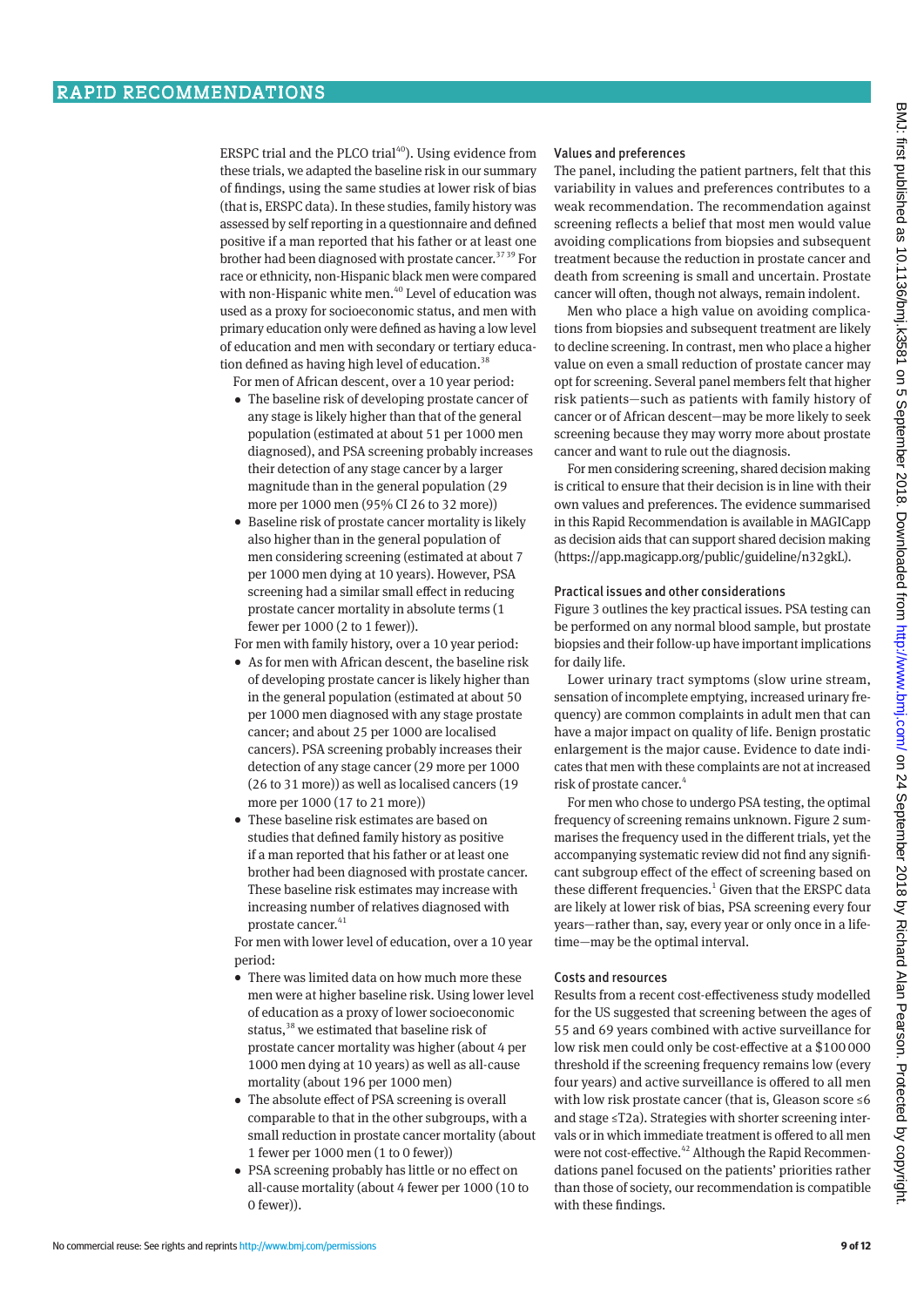Fig 3| Practical issues about use of prostate-specific antigen (PSA) testing and biopsy for prostate cancer screening

| <b>RAPID RECOMMENDATIONS</b> |
|------------------------------|
|                              |

|                                                                         | <b>PRACTICAL ISSUES</b>                                                                                                            |                                                                                                                                                                             |  |  |  |  |
|-------------------------------------------------------------------------|------------------------------------------------------------------------------------------------------------------------------------|-----------------------------------------------------------------------------------------------------------------------------------------------------------------------------|--|--|--|--|
|                                                                         | <b>PSA testing</b>                                                                                                                 | <b>Biopsy</b>                                                                                                                                                               |  |  |  |  |
| <b>MEDICATION</b><br><b>ROUTINE</b>                                     |                                                                                                                                    | May have to stop blood thinners before prostate biopsy<br>procedure                                                                                                         |  |  |  |  |
| <b>TESTS &amp; VISITS</b>                                               | Blood sample, often taken at GP/family physician<br>Elevated results can lead to further diagnostics<br>or additional tests        | Prostate biopsy is normally done in outpatient<br>clinic/hospital                                                                                                           |  |  |  |  |
| <b>PROCEDURE &amp;</b><br><b>DEVICE</b>                                 | PSA testing is done with a regular blood sample                                                                                    | Prostate biopsy is usually taken through rectum guided<br>by ultrasound<br>Takes about 5-10 minutes<br>Antibiotics and local anaesthesia/sedation given<br>before procedure |  |  |  |  |
| <b>RECOVERY &amp;</b><br><b>ADAPTATION</b>                              |                                                                                                                                    | Allow for some recovery time dependent on adverse<br>effects after prostate biopsy                                                                                          |  |  |  |  |
| COORDINATION<br>OF CARE                                                 |                                                                                                                                    | Need for someone to drive you home after prostate<br>biopsy procedure if sedation is given                                                                                  |  |  |  |  |
| <b>ADVERSE EFFECTS.</b><br><b>INTERACTIONS &amp;</b><br><b>ANTIDOTE</b> | Some drugs (finasteride, dutasteride) can lower PSA<br><b>levels</b>                                                               | Prostate biopsy often leads to soreness, blood in<br>semen, urine and stool for days to<br>weeks                                                                            |  |  |  |  |
| PHYSICAL<br><b>WELL-BEING</b>                                           | Minimal discomfort associated with the blood draw                                                                                  | Prostate biopsy procedure can be<br>uncomfortable                                                                                                                           |  |  |  |  |
| <b>EMOTIONAL</b><br><b>WELL-BEING</b>                                   | Waiting for PSA results can be stressful                                                                                           | Waiting for prostate biopsy results can be stressful                                                                                                                        |  |  |  |  |
| COSTS &<br><b>ACCESS</b>                                                | Cost depends on health policy and health<br>insurance; usually not expensive                                                       | Cost depends on health policy and health<br>insurance; sometimes expensive                                                                                                  |  |  |  |  |
| <b>EXERCISE &amp;</b><br><b>ACTIVITIES</b>                              | Avoid vigorous exercise (such as cycling) in the 2<br>days prior to PSA testing, as this may result in false<br>positive elevation | Avoid vigorous exercise or physical activities after<br>prostate biopsy                                                                                                     |  |  |  |  |
| SOCIAL LIFE &<br><b>RELATIONSHIPS</b>                                   | Avoid ejaculation in the 2 days prior to PSA testing,<br>as this may result in false positive elevation                            | Blood in semen and pain in pelvic area can impact<br>sexual life after prostate biopsy                                                                                      |  |  |  |  |
| WORK &<br><b>EDUCATION</b>                                              | Need to take time off work for PSA testing                                                                                         | Need to take time off work to do prostate biopsy<br>procedure                                                                                                               |  |  |  |  |
| TRAVEL TIME<br>& DRIVING                                                |                                                                                                                                    | Should not drive directly after prostate biopsy<br>procedure if sedation is given                                                                                           |  |  |  |  |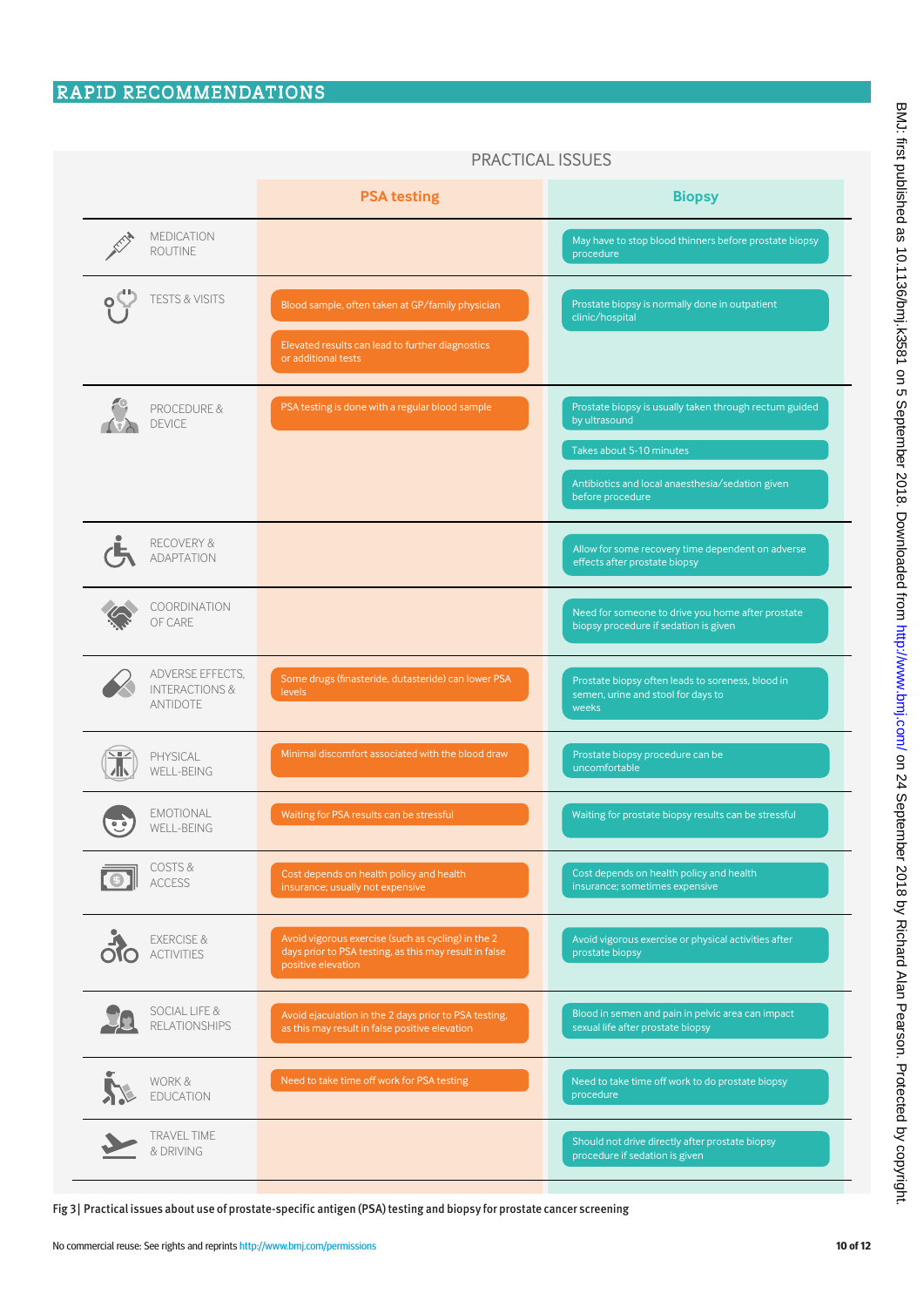#### EDUCATION INTO PRACTICE

- To whom do you consider offering PSA screening for prostate cancer? Is this article likely to change your practice?
- How do you explain potential benefits and harms from PSA screening to men in your consultation? How can this article help you discuss these outcomes?
- How can you support patients to make a decision about PSA screening according to their values and preferences?

#### Uncertainties for future research

Recent evidence suggests that incorporating MRI in the investigation of those with a positive PSA test result decreases the false positive rate, and thus the number of patients undergoing unnecessary biopsies, and may also increase the accuracy of biopsies in those who do have prostate cancer. The Rapid Recommendations panel considered addressing this issue in the guideline, but the impact of MRI on long term outcomes of prostate cancer incidence, mortality, and complications of treatment remains uncertain. Sophisticated decision modelling might shed light on this issue, but the panel decided not to conduct such an analysis because of logistic and feasibility considerations, and because the panel's review of the evidence suggests that modelling would introduce further uncertainties regarding the impact of MRI on patient-important outcomes.

Key research question to inform decision makers and future guidelines include

- •  Could new screening and diagnostic techniques reduce the harms and burden of the diagnostic procedure by better identifying non-progressive and slowly progressive cancer from cancer that is likely to become symptomatic and affect quality or length of life? These strategies may include genetic markers or biomarkers, risk stratification tools, or MRI guided biopsy.<sup>32</sup> For example, two recent high quality studies on MRI guided biopsy have shown encouraging results of MRI to reduce overdiagnosis,<sup>33 34</sup> but the impact of this strategy on long term, patientimportant outcomes (such as prostate cancer incidence, mortality, and complications of treatment) remains uncertain.
- For men opting for screening, what would be the ideal age range and screening interval? Randomised trials varied in their offer of a one-off or repeated PSA testing and it remains uncertain which strategy is more suitable.
- •  What is the impact of screening on men at higher baseline risk (men with a family history of cancer, of African descent, and of lower socioeconomic status)? Are their values and preferences different from those of men in the general population?

#### **Updates to this article**

The final table shows evidence that has emerged since the publication of this article. As new evidence is published,

| New evidence which has emerged after initial publication |                                                |  |                 |                                       |  |  |  |
|----------------------------------------------------------|------------------------------------------------|--|-----------------|---------------------------------------|--|--|--|
| Date                                                     | <b>New</b><br>evidence<br>Citation             |  | <b>Findings</b> | Implications for<br>recommendation(s) |  |  |  |
|                                                          | There are currently no updates to the article. |  |                 |                                       |  |  |  |

#### HOW PATIENTS WERE INVOLVED IN THE CREATION OF THIS ARTICLE:

Three men eligible for PSA screening were full panel members. They identified important outcomes and led the discussion on values and preferences. They fully participated in the teleconferences and email discussions on the evidence and the recommendation. They also contributed to the identification of practical issues related to the decision to undergo PSA screening, and met all authorship criteria for the present article.

a group will assess the new evidence and make a judgment on the extent it is expected to alter the recommendation.

We thank Drs Tuomas Kilpeläinen and Eric Miller for providing additional information about the original studies.

Competing interests: All authors have completed the *BMJ* Rapid Recommendations interests disclosure form, and a detailed description of all disclosures is reported in appendix 1. As with all *BMJ* Rapid Recommendations, the executive team and *The BMJ* judged that no panel member had any financial conflict of interest. Professional and academic interests are minimised as much as possible, while maintaining necessary expertise on the panel to make fully informed decisions.

Funding: This guideline was not funded.

Transparency: KAO Tikkinen and T Agoritsas affirm that the manuscript is an honest, accurate, and transparent account of the recommendation being reported; that no important aspects of the recommendation have been omitted; and that any discrepancies from the recommendation as planned (and, if relevant, registered) have been explained.

- Ilic D, Djulbegovic M, Jung JH, et al. Prostate cancer screening with prostate-specific antigen (PSA) test: a systematic review and metaanalysis. *BMJ* 2018;362:k3519. 10.1136/bmj.k3519.
- 2 Martin RM, Donovan JL, Turner EL, et al. CAP Trial Group. Effect of a lowintensity PSA-based screening intervention on prostate cancer mortality: The CAP Randomized Clinical Trial. *JAMA* 2018;319:883-95. 10.1001/ jama.2018.0154 pmid:29509864.
- 3 Global Burden of Disease Cancer Collaboration. The Global burden of cancer 2013. *JAMA Oncol* 2015;1:505-27. 10.1001/ jamaoncol.2015.0735. pmid:26181261.
- Østerø Í Jákupsstovu J. Brodersen J. Do men with lower urinary tract symptoms have an increased risk of advanced prostate cancer?*BMJ* 2018;361:k1202. 10.1136/bmj.k1202. pmid:29724877.
- 5 Schröder FH, Hugosson J, Roobol MJ, et al. ERSPC Investigators. Screening and prostate cancer mortality: results of the European Randomised Study of Screening for Prostate Cancer (ERSPC) at 13 years of follow-up. *Lancet* 2014;384:2027-35. 10.1016/S0140- 6736(14)60525-0. pmid:25108889.
- 6 Loeb S, Catalona WJ. Prostate-specific antigen screening: pro. *Curr Opin Urol* 2010;20:185-8. 10.1097/ MOU.0b013e3283384047. pmid:20224413.
- Ilic D, Neuberger MM, Djulbegovic M, Dahm P. Screening for prostate cancer. *Cochrane Database Syst Rev* 2013;(1):CD004720. 10.1002/14651858.CD004720.pub3. pmid:23440794.
- 8 Bell N, Connor Gorber S, Shane A, et al. Canadian Task Force on Preventive Health Care. Recommendations on screening for prostate cancer with the prostate-specific antigen test. *CMAJ* 2014;186:1225-34. 10.1503/cmaj.140703. pmid:25349003.
- 9 Grossman DC, Curry SJ, Owens DK, et al. US Preventive Services Task Force. Screening for prostate cancer: Us preventive services task force recommendation statement. *JAMA* 2018;319:1901-13. 10.1001/ jama.2018.3710. pmid:29801017.
- 10 Carroll PR, Parsons JK, Andriole G, et al. National comprehensive cancer network. Prostate cancer early detection, version 1.2014. Featured updates to the NCCN Guidelines. *J Natl Compr Canc Netw* 2014;12:1211-9, quiz 1219. 10.6004/ jnccn.2014.0120 pmid:25190691.
- 11 Carter HB, Albertsen PC, Barry MJ, et al. Early detection of prostate cancer: AUA Guideline. *J Urol* 2013;190:419-26. 10.1016/j. juro.2013.04.119. pmid:23659877.
- 12 European Association of Urology. Mottet N, Bellmunt J, Briers E, et al. EAU – ESTRO – ESUR – SIOG Guidelines on prostate cancer. 2018. https:// uroweb.org/guideline/prostate-cancer/.
- 13 Global Burden of Disease Cancer Collaboration. Global, regional, and national cancer incidence, mortality, years of life lost, years lived with disability, and disability-adjusted life-years for 32 cancer groups, 1990 to 2015: a systematic analysis for the Global Burden of Disease Study. *JAMA Oncol* 2017;3:524-48. 10.1001/ jamaoncol.2016.5688. pmid:27918777.

P